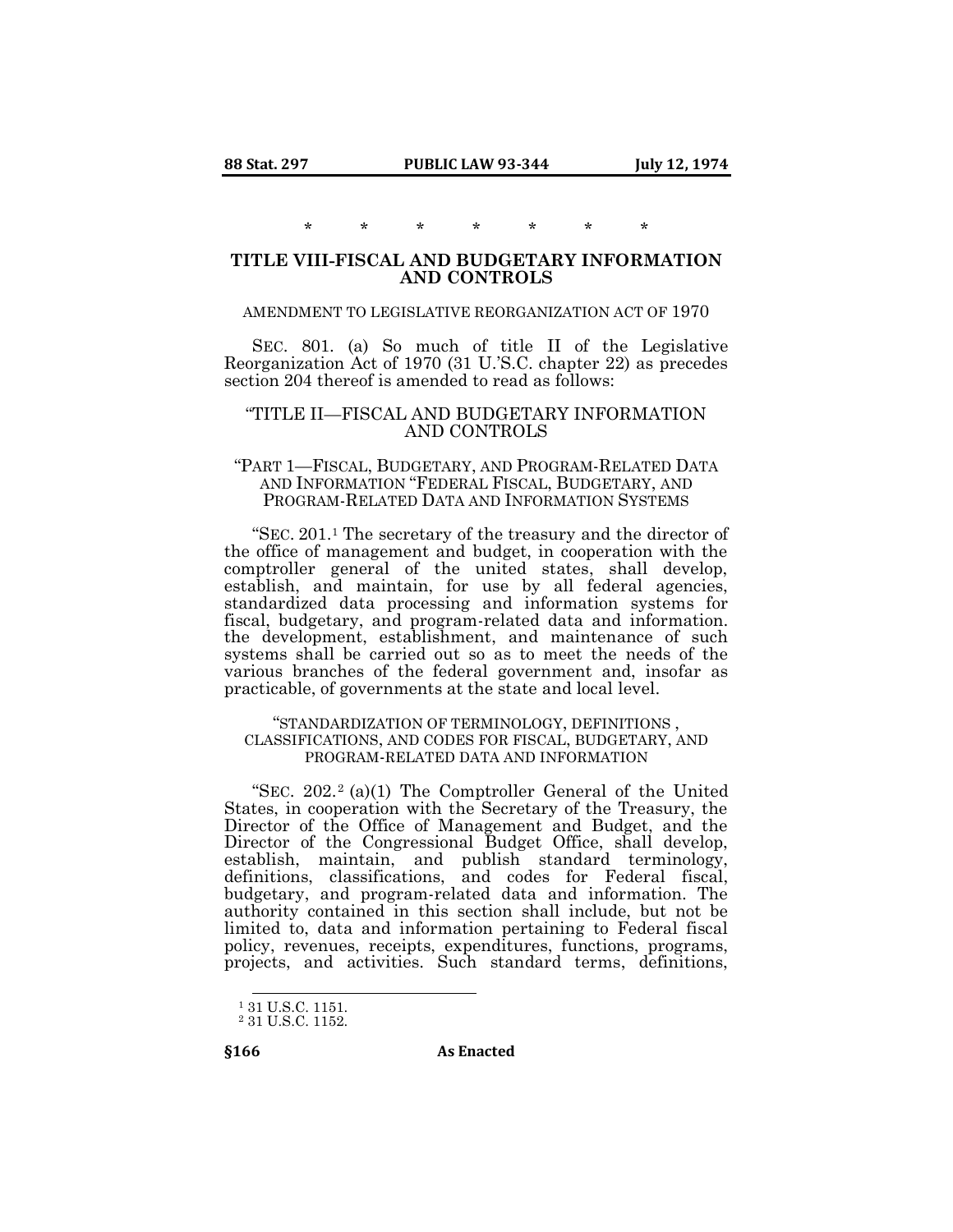classifications, and codes shall be used by all Federal agencies in supplying to the Congress fiscal, budgetary, and programrelated data and information.

"(2) The Comptroller General shall submit to the Congress, on or before June 30,1975, a report containing the initial standard terminology, definitions, classifications, and codes referred to in paragraph (1), and shall recommend any legislation necessary to implement them. After June 30, 1975, the Comptroller General shall submit to the Congress additional reports as he may think advisable, including any recommendations for any legislation he may deem necessary to further the development, establishment, and maintenance, modification, and executive implementation of such standard terminology, definitions, classifications, and codes.

"(b) In carrying out this responsibility, the Comptroller General of the United States shall give particular consideration to the needs of the Committees on the Budget of the House and Senate, the Committees on Appropriations of the House and Senate, the Committee on Ways and Means of the House, the Committee on Finance of the Senate, and the Congressional Budget Office.

"(c) The Comptroller General of the United States shall conduct a continuing program to identify and specify the needs of the committees and Members of the Congress for fiscal, budgetary, and program-related information to support the objectives of this part.

"(d) The Comptroller General shall assist committees in developing their information needs, including such needs expressed in legislative requirements, and shall monitor the various recurring reporting requirements of the Congress and committees and make recommendations to the Congress and committees for changes and improvements in their reporting requirements to meet congressional information needs ascertained by the Comptroller General, to enhance their usefulness to the congressional users and to eliminate duplicative or unneeded reporting.

"(e) On or before September 1, 1974, and each year thereafter, the Comptroller General shall report to the Congress on needs identified and specified under subsection (c); the relationship of these needs to the existing reporting requirements; the extent to which the executive branch reporting presently meets the identified needs; the specification of changes to standard classifications needed to meet congressional needs; the activities, progress and results of his activities under subsection (d); and the progress that the executive branch has made during the past year.

"(f) On or before March 1, 1975, and each year thereafter, the Director of the Office of Management and Budget and the

**88 Stat. 297 As Enacted §166**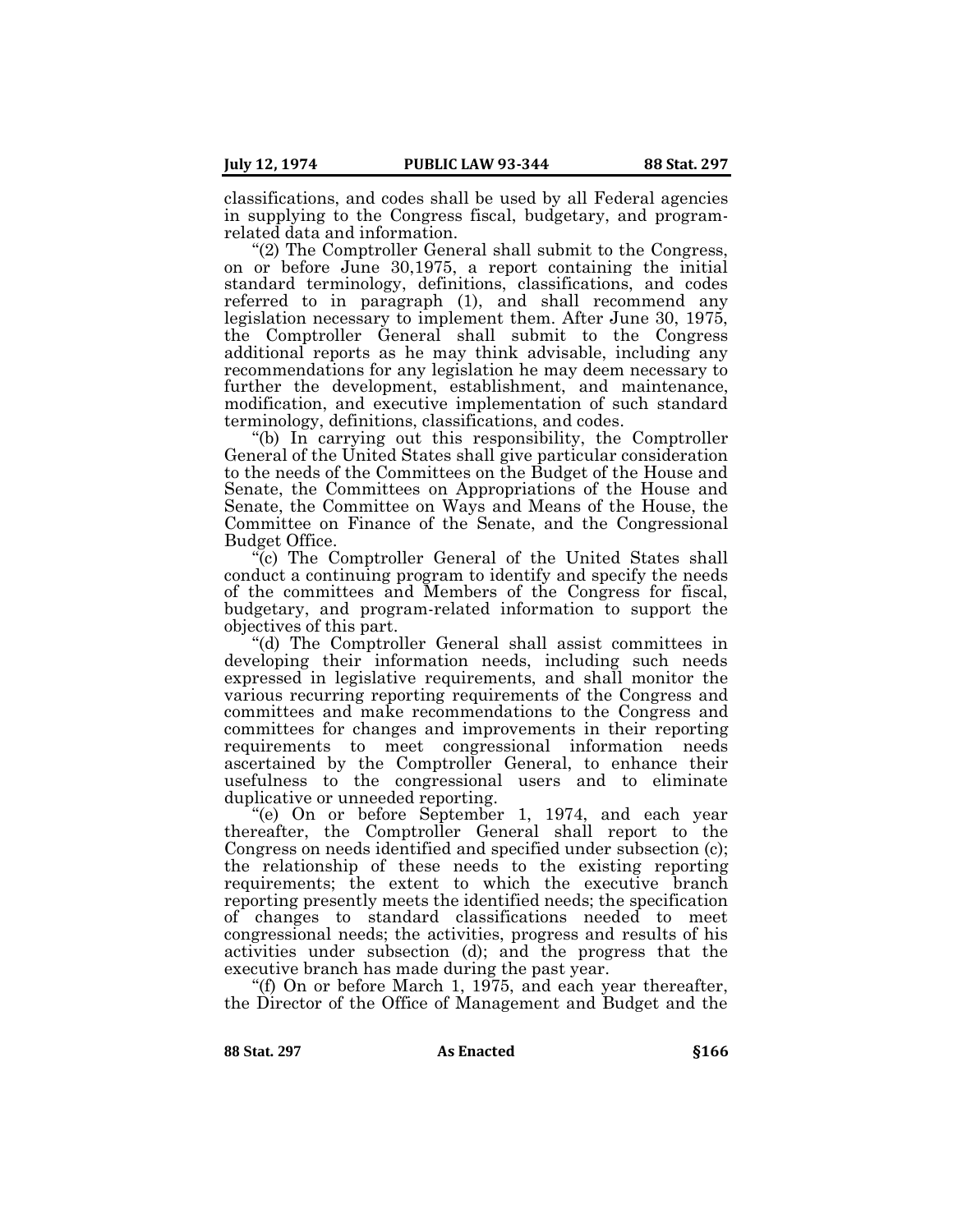Secretary of the Treasury shall report to the Congress on their plans for addressing the needs identified and specified under subsection (c), including plans for implementing changes to classifications and codes to meet the information needs of the Congress as well as the status of prior year system and classification implementations.

#### "AVAILABILITY TO AND USE BY THE CONGRESS AND STATE AND LOCAL GOVERNMENTS OF FEDERAL FISCAL, BUDGETARY, AND PROGRAM-RELATED DATA AND INFORMATION

"SEC. 203.<sup>3</sup> (a) Upon request of any committee of either House, of any joint committee of the two Houses, of the Comptroller General, or of the Director of the Congressional Budget Office, the Secretary of the Treasury, the Director of the Office of Management and Budget, and the heads of the various executive agencies shall—

''(1) furnish to such committee or joint committee, the Comptroller General, or the Director of the Congressional Budget Office information as to the location and nature of available fiscal, budgetary, and program-related data and information;

"(2) to the extent practicable, prepare summary tables of such data and information and any related information deemed necessary by such committee or joint committee, the Comptroller General, or the Director of the Congressional Budget Office; and

"(3) furnish to such committee or joint committee, the Comptroller General, or the Director of the Congressional Budget Office any program evaluations conducted or commissioned by any executive agency.

"(b) The Comptroller General, in cooperation with the Director of the Congressional Budget Office, the Secretary of the Treasury, and the Director of the Office of Management and Budget, shall—

"(1) develop, establish, and maintain an up-to-date inventory and directory of sources and information systems containing fiscal, budgetary, and program-related data and information and a brief description of their content;

"(2) provide, upon request, assistance to committees, joint committees, and Members of Congress in securing Federal fiscal, budgetary, and program-related data and information from the sources identified in such inventory and directory; and

"(3) furnish, upon request, assistance to committees and joint committees of Congress and, to the extent practicable, to Members of Congress in appraising and analyzing fiscal,

<sup>3</sup> 31 U.S.C. 1153.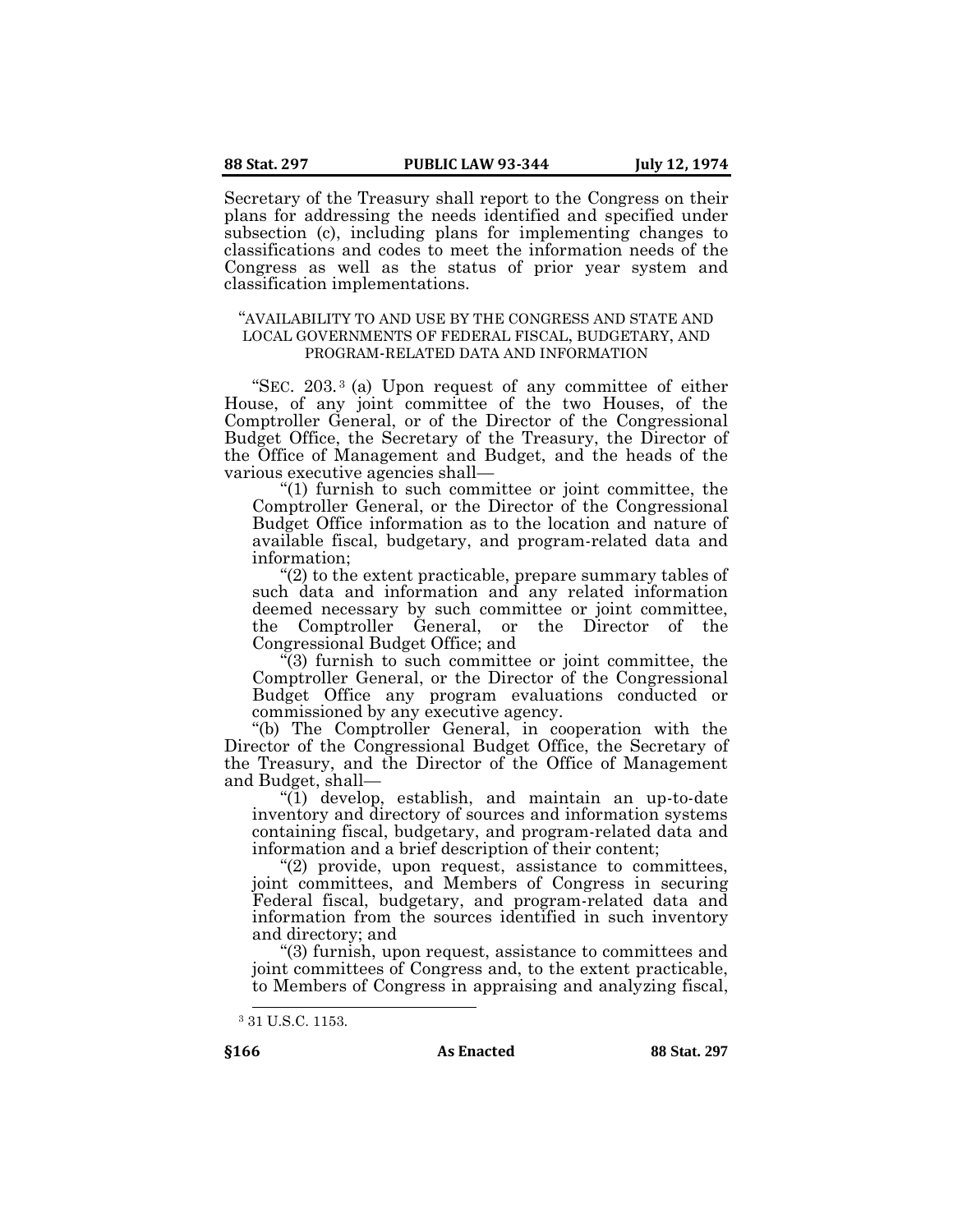budgetary, and program-related data and information secured from the sources identified in such inventory and directory,

''(c) The Comptroller General and the Director of the Congressional Budget Office shall, to the extent they deem necessary, develop, establish, and maintain a central file or files of the data and information required to carry out the purposes of this title. Such a file or files shall be established to meet recurring requirements of the Congress for fiscal, budgetary, and program-related data and information and shall include, but not be limited to, data and information pertaining to budget requests, congressional authorizations to obligate and spend, apportionment and reserve actions, and obligations and expenditures. Such file or files and their indexes shall be maintained in such a manner as to facilitate their use by the committees of both Houses, joint committees, and other congressional agencies through modern data processing and communications techniques.

"(d) The Director of the Office of Management and Budget, in cooperation with the Director of the Congressional Budget<br>Office. the Comptroller General, and appropriate Office, the Comptroller General, and appropriate representatives of State and local governments, shall provide, to the extent practicable. State and local governments such fiscal, budgetary, and program-related data and information as may be necessary for the accurate and timely determination by these governments of the impact of Federal assistance upon their budgets."

(b) The table of contents of the Legislative Reorganization Act of 1970 is amended by striking out—

#### "TITLE II—FISCAL CONTROLS

"PART 1—BUDGETARY AND FISCAL INFORMATION AND DATA

"Sec. 201. Budgetary and fiscal data processing system.

"Sec. 202. Budget standard classifications.

"Sec. 203. Availability to Congress of budgetary, fiscal, and related data."

#### and inserting in lieu thereof—

#### "TITLE II—FISCAL AND BUDGETARY INFORMATION AND CONTROLS

"PART 1—FISCAL, BUDGETARY, AND PROGRAM-RELATED DATA AND INFORMATION

"Sec. 201. Federal fiscal, budgetary, and program-related data and information systems.

"Sec. 202. Standardization of terminology, definitions, classifications, and codes for fiscal, budgetary, and program-related data and information.

"Sec. 203. Availability to and use by the Congress and State and local governments of Federal fiscal, budgetary, and program-related data and information.

**88 Stat. 297 As Enacted §166**